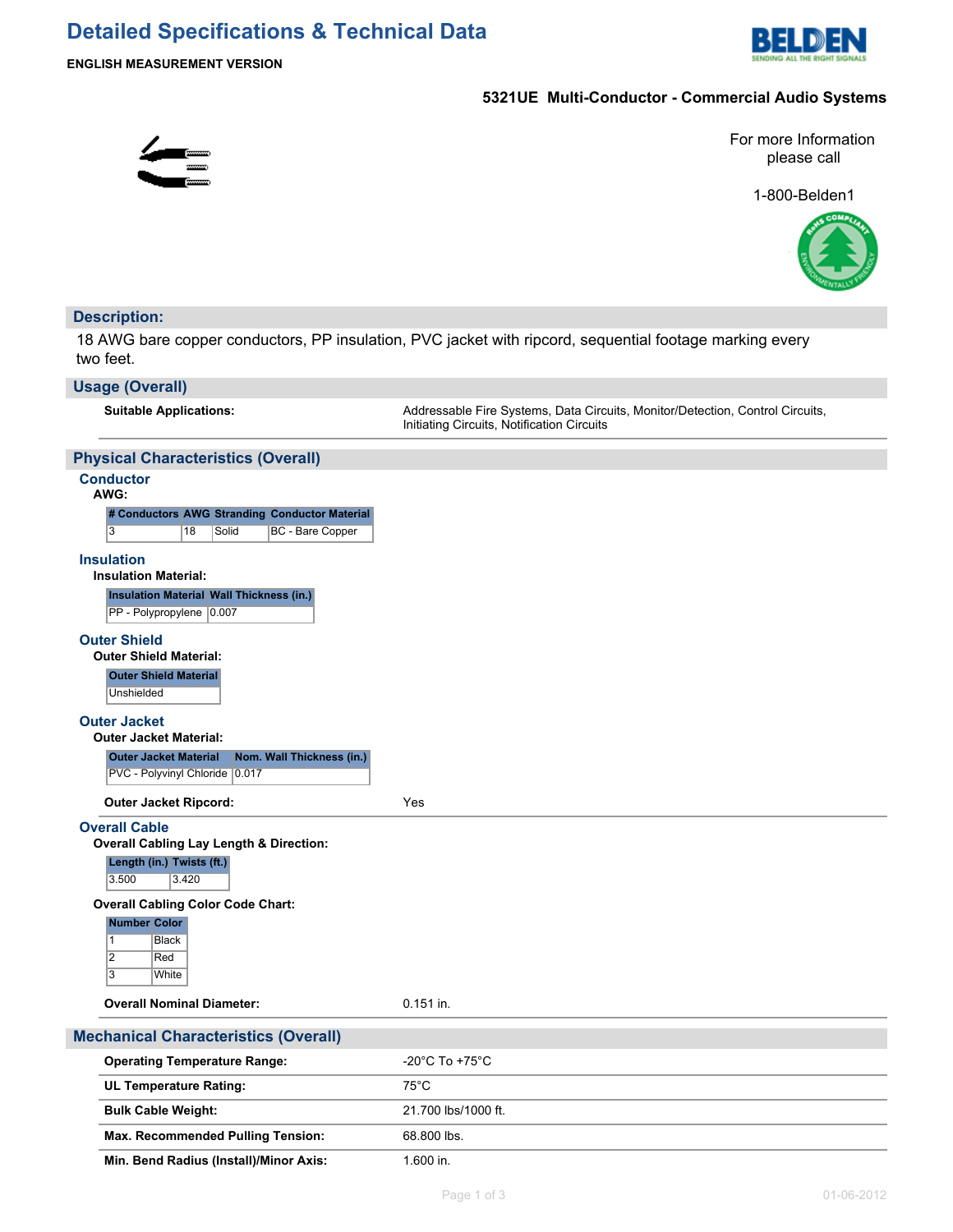# **Detailed Specifications & Technical Data**



**ENGLISH MEASUREMENT VERSION**

### **5321UE Multi-Conductor - Commercial Audio Systems**

| <b>Applicable Specifications and Agency Compliance (Overall)</b> |                       |  |  |  |  |  |  |  |
|------------------------------------------------------------------|-----------------------|--|--|--|--|--|--|--|
| <b>Applicable Standards &amp; Environmental Programs</b>         |                       |  |  |  |  |  |  |  |
| NEC/(UL) Specification:                                          | <b>CMR</b>            |  |  |  |  |  |  |  |
| <b>NEC Articles:</b>                                             | 800                   |  |  |  |  |  |  |  |
| <b>CEC/C(UL) Specification:</b>                                  | <b>CMG</b>            |  |  |  |  |  |  |  |
| <b>EU CE Mark:</b>                                               | Yes                   |  |  |  |  |  |  |  |
| EU Directive 2000/53/EC (ELV):                                   | Yes                   |  |  |  |  |  |  |  |
| EU Directive 2002/95/EC (RoHS):                                  | Yes                   |  |  |  |  |  |  |  |
| EU RoHS Compliance Date (mm/dd/yyyy):                            | 04/01/2005            |  |  |  |  |  |  |  |
| EU Directive 2002/96/EC (WEEE):                                  | Yes                   |  |  |  |  |  |  |  |
| EU Directive 2003/11/EC (BFR):                                   | Yes                   |  |  |  |  |  |  |  |
| CA Prop 65 (CJ for Wire & Cable):                                | Yes                   |  |  |  |  |  |  |  |
| MII Order #39 (China RoHS):                                      | Yes                   |  |  |  |  |  |  |  |
| <b>Flame Test</b>                                                |                       |  |  |  |  |  |  |  |
| <b>UL Flame Test:</b>                                            | UL1666 Vertical Shaft |  |  |  |  |  |  |  |
| C(UL) Flame Test:                                                | FT4                   |  |  |  |  |  |  |  |
| <b>Plenum/Non-Plenum</b>                                         |                       |  |  |  |  |  |  |  |
| Plenum (Y/N):                                                    | No                    |  |  |  |  |  |  |  |
| <b>Plenum Number:</b>                                            | 6321UE                |  |  |  |  |  |  |  |
| <b>Electrical Characteristics (Overall)</b>                      |                       |  |  |  |  |  |  |  |
| Nom. Capacitance Conductor to Conductor:                         |                       |  |  |  |  |  |  |  |
| Capacitance (pF/ft)<br>23.000                                    |                       |  |  |  |  |  |  |  |
| Nom. Conductor DC Resistance:                                    |                       |  |  |  |  |  |  |  |
| DCR @ 20°C (Ohm/1000 ft)<br>6.4                                  |                       |  |  |  |  |  |  |  |
| Max. Operating Voltage - UL:                                     |                       |  |  |  |  |  |  |  |
| <b>Voltage</b><br>300 V RMS                                      |                       |  |  |  |  |  |  |  |
| <b>Max. Recommended Current:</b>                                 |                       |  |  |  |  |  |  |  |
| <b>Current</b><br>5 Amps per conductor @ 25°C                    |                       |  |  |  |  |  |  |  |
| <b>Related Documents:</b>                                        |                       |  |  |  |  |  |  |  |

No related documents are available for this product

#### **Put Ups and Colors:**

| Item#           | Putup    | <b>Ship Weight</b> | Color       | <b>Notes</b> | <b>Item Desc</b> |
|-----------------|----------|--------------------|-------------|--------------|------------------|
| 5321UE 008U1000 | 1.000 FT | 21.000 LB          | <b>GRAY</b> |              | 3 #18 PP FRPVC   |
| 5321UE 0081000  | 1.000 FT | 22.000 LB          | <b>GRAY</b> |              | 3 #18 PP FRPVC   |

Revision Number: 2 Revision Date: 11-06-2008

© 2012 Belden, Inc All Rights Reserved.

Although Belden makes every reasonable effort to ensure their accuracy at the time of this publication, information and specifications described herein are subject to error or omission and to change without notice, and the listing of such information and specifications does not ensure product availability.

Belden provides the information and specifications herein on an "AS IS" basis, with no representations or warranties, whether express,